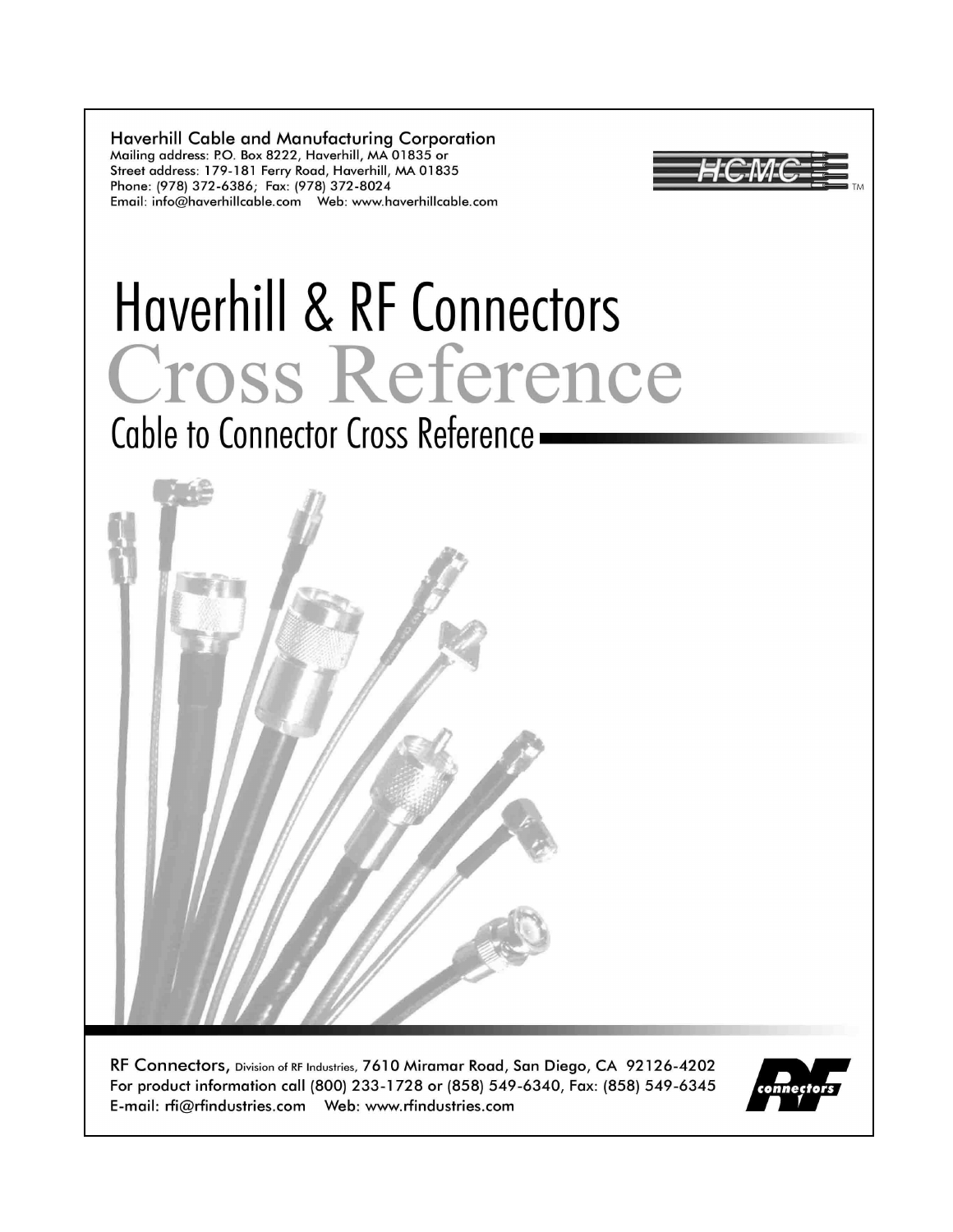# **HOW TO USE THIS MANUAL**

This manual is organized first by HAVERHILL Cable groups and then by the types of RFI connectors available for each group. The connector lists are divided into subgroups by interface type.

Each connector listing contains the RFI part number, the description and the materials used for each connector. The materials listings consist of the body, shell, pin/contact, and dielectric.

The Cable Number Locator below is supplied for easy cross-referencing by cable part number to page number.

#### *Example:*

*You need to know if RFI has an N Male Clamp Solder Plug for HAVERHILL HC 70000-1.* 

*Refer to the table below for HAVERHILL HC 70000-1. Go to page 2. Under the heading for Haverhill HC 60000-1, HC 60000-3, HC 60004-1, HC 60004-3, HC 60009-1, HC 60009-3, HC 70000-1, HC 70000-3, HC 70001-1, HC 70001-3, HC 70004-1, HC 70004-3, HC 70009-1 , you will find RFN-1005-1SR1.* 

From the description and the materials information you are able to determine if one of these connectors works for your application. The legend on page two explains the material codes used in this manual.

Part numbers with an (\*) are special order only. If you have special requirements, please contact RF Industries' sales department for assistance.

| Cable #    | Page #         | Cable #    | Page #         | Cable #       | Page # | Cable #       | Page #         |
|------------|----------------|------------|----------------|---------------|--------|---------------|----------------|
|            |                |            |                |               |        |               |                |
| HC 10000-1 | $\overline{2}$ | HC 60000-3 | 2              | HC 80009-1    | 3      | M17/130-00008 | 3              |
| HC 10000-3 | 2              | HC 60004-1 | $\overline{2}$ | HC 80009-3    | 3      | M17/130-00009 | 3              |
| HC 10009-1 | 2              | HC 60004-3 | $\overline{2}$ | HC 90000-1    | 3      | M17/130-RG402 | 3              |
| HC 10009-3 | $\overline{2}$ | HC 60009-1 | $\overline{2}$ | HC 90000-3    | 3      | M17/133-00001 | 2              |
| HC 12001-1 | 3              | HC 60009-3 | $\overline{2}$ | HC 90001-1    | 3      | M17/133-00002 | 2              |
| HC 12001-3 | 3              | HC 70000-1 | 2              | HC 90001-3    | 3      | M17/133-00003 | 2              |
| HC 12009-1 | 3              | HC 70000-3 | 2              | HC 90004-1    | 3      | M17/133-00006 | $\overline{2}$ |
| HC 12009-3 | 3              | HC 70001-1 | $\overline{2}$ | HC 90004-3    | 3      | M17/133-00007 | $\overline{2}$ |
| HC 13000-1 | $\overline{2}$ | HC 70001-3 | $\overline{2}$ | HC 90009-1    | 3      | M17/133-00008 | $\overline{2}$ |
| HC 13000-3 | 2              | HC 70004-1 | $\overline{2}$ | HC 90009-3    | 3      | M17/133-00009 | $\overline{2}$ |
| HC 13009-1 | 2              | HC 70004-3 | $\overline{2}$ | HF 086        | 2      | M17/133-00012 | 2              |
| HC 13009-3 | 2              | HC 70009-1 | $\overline{2}$ | <b>HF 141</b> | 3      | M17/133-00013 | $\overline{2}$ |
| HC 40001-1 | 3              | HC 70009-3 | $\overline{2}$ | M17/129-00001 | 3      | M17/133-RG405 | $\overline{2}$ |
| HC 40001-3 | 3              | HC 80000-1 | 3              | M17/129-RG401 | 3      | M17/151-00001 | $\overline{2}$ |
| HC 40009-1 | 3              | HC 80000-3 | 3              | M17/130-00001 | 3      | M17/151-00002 | $\overline{2}$ |
| HC 40009-3 | 3              | HC 80004-1 | 3              | M17/130-00004 | 3      |               |                |
| HC 60000-1 | 2              | HC 80004-3 | 3              | M17/130-00005 | 3      |               |                |

#### **Cable Number Locator**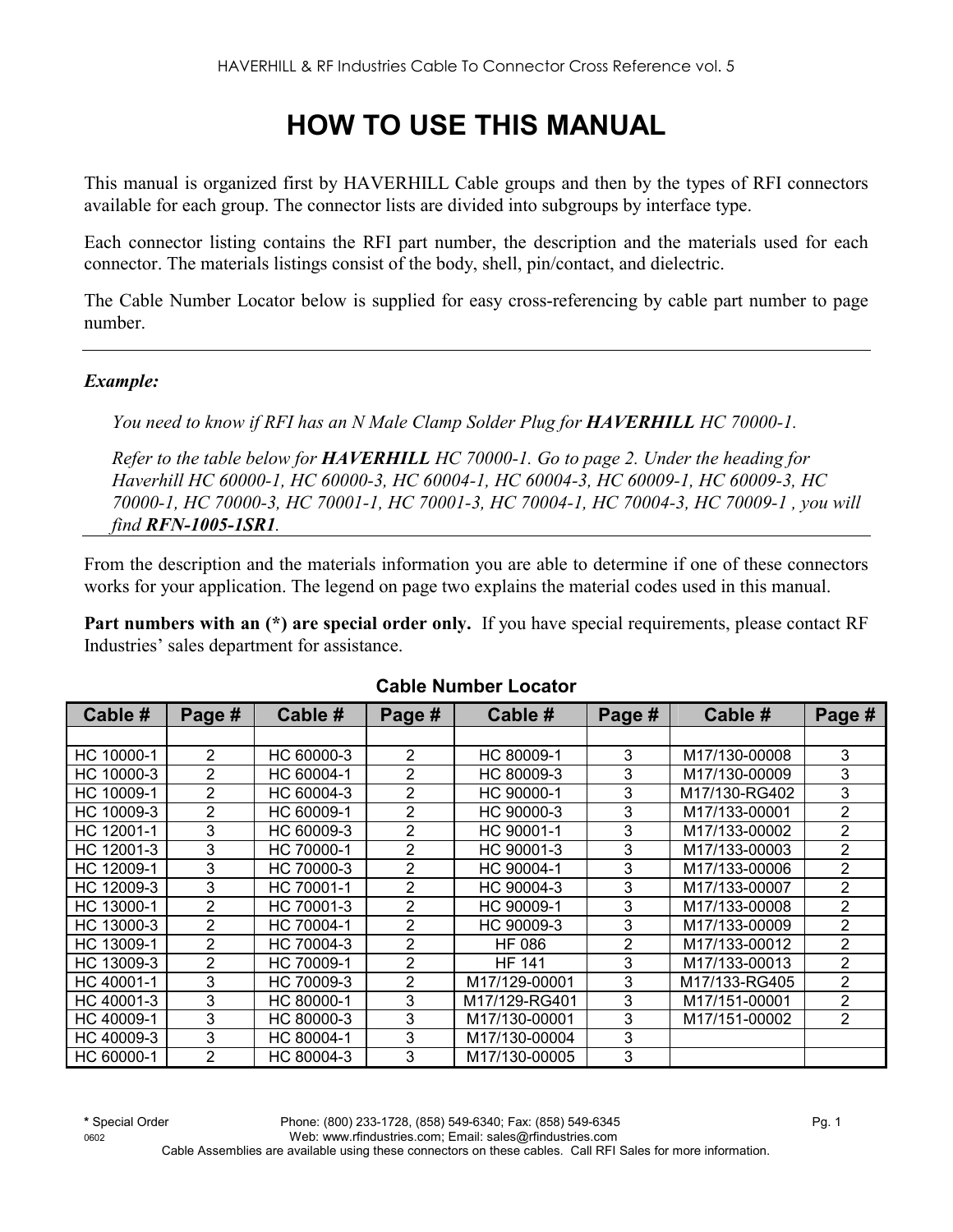*The information found in this guide was compiled using specifications that were current at the time of compilation. Please note that manufacturer's specifications are subject to change without notice. We therefore suggest that after using this guide to make your initial connector selections, you should obtain the latest product specifications from this cable manufacturer and RF Industries.*

## **HAVERHILL & RF INDUSTRIES CABLE TO CONNECTOR CROSS REFERENCE**

| Legend                                                                                 |                             |              |                                    |  |  |  |
|----------------------------------------------------------------------------------------|-----------------------------|--------------|------------------------------------|--|--|--|
| <b>PIN/CONTACT</b><br><b>BODY PLATING</b><br><b>SHELL PLATING</b><br><b>DIELECTRIC</b> |                             |              |                                    |  |  |  |
| C - Chrome                                                                             | C - Black Chrome            | $G -$ Gold   | <b>B</b> - Bakelite, Dap, Phenolic |  |  |  |
| $G - Gold$                                                                             | $G - Gold$                  | $N -$ Nickel | D - Delrin, Polypropylene          |  |  |  |
| $N - Nickel$                                                                           | N - Nickel                  | $S -$ Silver | T-PTFF                             |  |  |  |
| $S - S$ ilver                                                                          | S - Silver                  |              |                                    |  |  |  |
| <b>SS</b> - Stainless Steel                                                            | <b>SS</b> - Stainless Steel |              |                                    |  |  |  |

### **Haverhill HC 10000-1, HC 10000-3, HC 10009-1, HC 10009-3, HC 13000-1, HC 13000-3, HC 13009-1, HC 13009-3, M17/151-00001, M17/151-00002**

| <b>PART NUMBER</b> | <b>DESCRIPTION</b> | <b>BODY</b> | <b>SHELL</b> | P/C | <b>DIE</b> |
|--------------------|--------------------|-------------|--------------|-----|------------|
|                    | <b>SMA</b>         |             |              |     |            |
| RSA-3555-1-047     | SMA Female Jack    | G           | $---$        |     |            |

**Haverhill HC 60000-1, HC 60000-3, HC 60004-1, HC 60004-3, HC 60009-1, HC 60009-3, HC 70000-1, HC 70000-3, HC 70001-1, HC 70001-3, HC 70004-1, HC 70004-3, HC 70009-1, HC 70009-3, HF 086, M17/133-00001, M17/133-00002, M17/133-00003, M17/133-00006, M17/133-00007, M17/133-00008, M17/133- 00009, M17/133-00012, M17/133-00013, M17/133-RG405** 

| <b>PART NUMBER</b>    | <b>DESCRIPTION</b>                                    | <b>BODY</b> | <b>SHELL</b> | P/C | <b>DIE</b> |  |  |  |
|-----------------------|-------------------------------------------------------|-------------|--------------|-----|------------|--|--|--|
| N                     |                                                       |             |              |     |            |  |  |  |
| <b>RFN-1005-1SR1</b>  | N Male Plug                                           | N           | N            | G   | т          |  |  |  |
| <b>RFN-1022-SR1</b>   | N Female Rear Mount Bulkhead                          | N           | ---          | G   | т          |  |  |  |
| RFN-1022-2SR1*        | N Female Rear Mount Bulkhead                          | N           | ---          | G   | т          |  |  |  |
|                       | <b>TNC</b>                                            |             |              |     |            |  |  |  |
| <b>RFT-1211-SR1*</b>  | <b>TNC Female Bulkhead Jack Front Mount</b>           | N           | ---          | G   | Τ          |  |  |  |
| <b>RFT-1212-SR1*</b>  | TNC Female Crimp Bulkhead Jack w/ Hex Flange & Gasket | N           | ---          | G   | Т          |  |  |  |
| <b>SMA</b>            |                                                       |             |              |     |            |  |  |  |
| RSA-3500-1-085        | SMA Male Plug                                         | N           | G            | G   | т          |  |  |  |
| <b>RSA-3500-085</b>   | <b>SMA Male Plug</b>                                  | N           | N            | G   | Т          |  |  |  |
| RSA-3505-085-03       | SMA Male Plug                                         | G           | SS           | G   | т          |  |  |  |
| RSA-3510-1-085        | SMA Male Right Angle Plug                             | N           | G            | G   | T          |  |  |  |
| RSA-3510-085          | SMA Male Right Angle Plug                             | N           | N            | G   | Τ          |  |  |  |
| RSA-3550-1-085        | SMA Female 2-Hole Flange Panel Mount Jack             | N           | ---          | G   | т          |  |  |  |
| RSA-3550-085          | SMA Female 2-Hole Flange Panel Mount Jack             | N           | ---          | G   | т          |  |  |  |
| <b>RSA-3555-1SR1</b>  | <b>SMA Female Jack</b>                                | Ν           | ---          | G   | т          |  |  |  |
| <b>RSA-3555-SR1</b>   | <b>SMA Female Jack</b>                                | Ν           | ---          | G   | T          |  |  |  |
| <b>RSA-3560-1-SR1</b> | <b>SMA Female Rear Mount Jack</b>                     | N           | ---          | G   | т          |  |  |  |

Cable Assemblies are available using these connectors on these cables. Call RFI Sales for more information.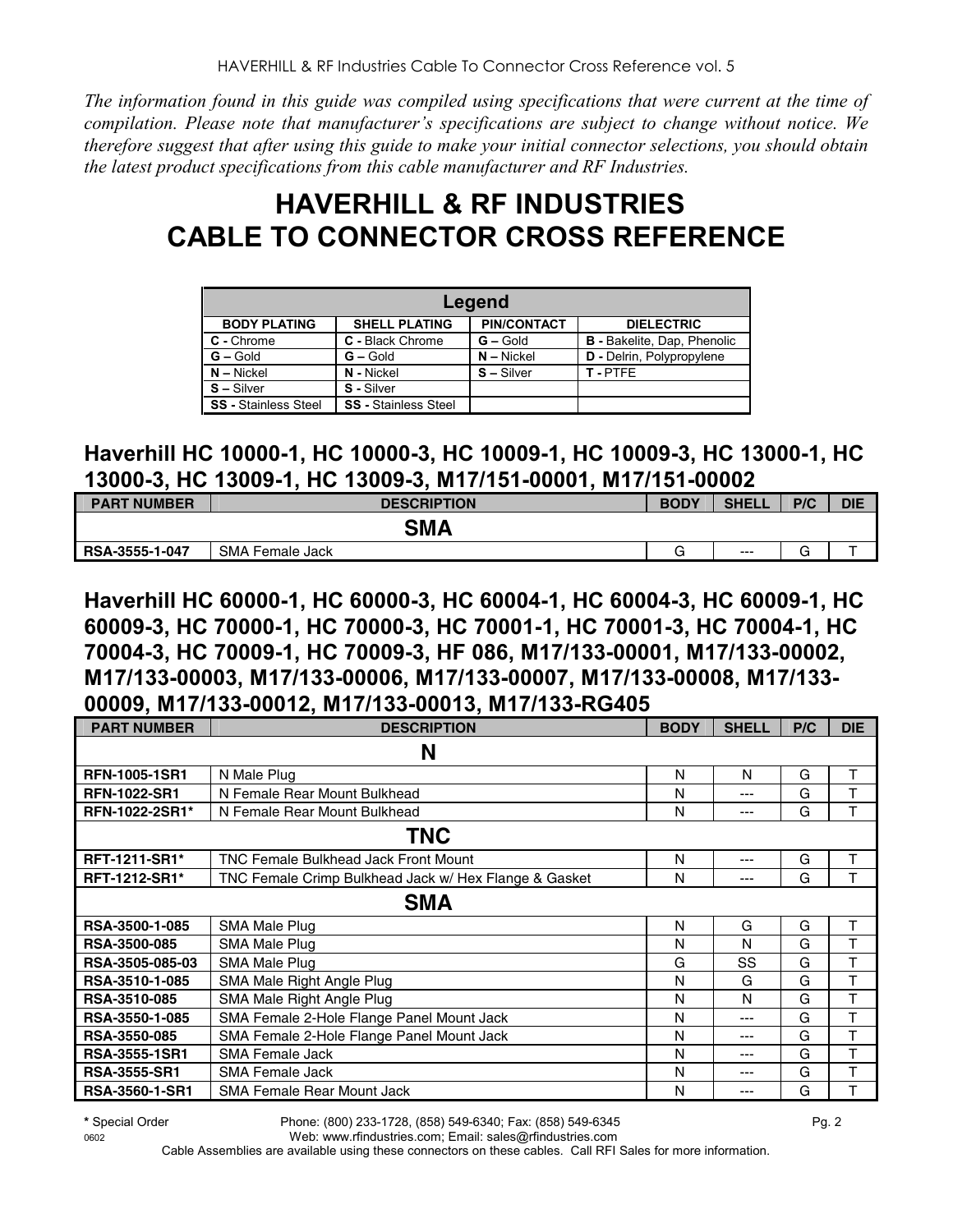HAVERHILL & RF Industries Cable To Connector Cross Reference vol. 5

| <b>RSA-3570-085</b>                      | SMA Female 4-Hole Flange Panel Mount Jack | N           | $---$        | G      |            |  |  |
|------------------------------------------|-------------------------------------------|-------------|--------------|--------|------------|--|--|
| <b>PART NUMBER</b><br><b>DESCRIPTION</b> |                                           | <b>BODY</b> | <b>SHELL</b> | P/C    | <b>DIE</b> |  |  |
| <b>SMB</b>                               |                                           |             |              |        |            |  |  |
| <b>RSB-4000-SR1*</b>                     | SMB Crimp Plug                            | N           | $---$        | G      |            |  |  |
| <b>RSB-4010-SR1*</b>                     | <b>SMB Right Angle Crimp Plug</b>         | N           | $---$        | ⌒<br>G |            |  |  |

### **Haverhill HC 80000-1, HC 80000-3, HC 80004-1, HC 80004-3, HC 80009-1, HC 80009-3, HC 90000-1, HC 90000-3, HC 90001-1, HC 90001-3, HC 90004-1, HC 90004-3, HC 90009-1, HC 90009-3, HF 141, M17/130-00001, M17/130-00004, M17/130-00005, M17/130-00008, M17/130-00009, M17/130-RG402**

| <b>PART NUMBER</b>   | <b>DESCRIPTION</b>                                                | <b>BODY</b> | <b>SHELL</b> | P/C | <b>DIE</b>   |  |  |
|----------------------|-------------------------------------------------------------------|-------------|--------------|-----|--------------|--|--|
| <b>BNC</b>           |                                                                   |             |              |     |              |  |  |
| RFB-1117-1SR2*       | BNC Female Crimp Rear Mount Bulkhead Jack                         | N           | ---          | G   | T            |  |  |
| <b>7/16 Din</b>      |                                                                   |             |              |     |              |  |  |
| <b>RFD-1607-2SR2</b> | 7/16 Din Male Plug                                                | S           | S            | S   | $\mathsf{T}$ |  |  |
| RFD-1627-2SR2*       | 7/16 Din Female Jack                                              | S           | ---          | S   | T            |  |  |
| <b>RFD-1644-2SR2</b> | 7/16 Din Female 4-Hole Flange Panel Mount Jack                    | $\mathbf S$ | ---          | S   | T            |  |  |
| RFD-1647-2SR2*       | 7/16 Din Female Rear Mount Bulkhead Jack w/Lockwasher<br>& O-Ring | S           | ---          | S   | T            |  |  |
| N                    |                                                                   |             |              |     |              |  |  |
| <b>RFN-1005-1SR2</b> | N Male Plug                                                       | N           | N            | G   | T            |  |  |
| <b>RFN-1021-2SR2</b> | N Female 4-Hole Panel Mnt. Solder Jack                            | S           | ---          | G   | T            |  |  |
| <b>RFN-1022-SR2</b>  | N Female Rear Mount Bulkhead                                      | N           | ---          | G   | T            |  |  |
| RFN-1022-2SR2*       | N Female Rear Mount Bulkhead                                      | S           | ---          | G   | T            |  |  |
| <b>RFN-1028-1SR2</b> | N Female Solder Jack                                              | S           | ---          | G   | T            |  |  |
| <b>SMA</b>           |                                                                   |             |              |     |              |  |  |
| RSA-3500-1-141       | SMA Male Plug                                                     | G           | G            | G   | T            |  |  |
| RSA-3500-141         | SMA Male Plug                                                     | N           | N            | G   | T            |  |  |
| RSA-3500-141-03      | <b>SMA Male Plug</b>                                              | G           | SS           | G   | T            |  |  |
| RSA-3510-1-141       | SMA Male Right Angle Plug                                         | G           | G            | G   | T            |  |  |
| RSA-3510-141         | SMA Male Right Angle Plug                                         | N           | N            | G   | T            |  |  |
| <b>RSA-3555-1SR2</b> | <b>SMA Female Jack</b>                                            | G           | ---          | G   | T            |  |  |
| <b>RSA-3555-SR2</b>  | <b>SMA Female Jack</b>                                            | N           | ----         | G   | T            |  |  |
| RSA-3560-141         | SMA Female Rear Mount Bulkhead Jack                               | N           | ---          | G   | T            |  |  |

## **Haverhill HC 12001-1, HC 12001-3, HC 12009-1, HC 12009-3, HC 40001-1, HC 40001-3, HC 40009-1, HC 40009-3, M17/129-RG401**

| <b>PART NUMBER</b>   | <b>DESCRIPTION</b>                                                  | <b>BODY</b> | <b>SHELL</b> | P/C | <b>DIE</b> |
|----------------------|---------------------------------------------------------------------|-------------|--------------|-----|------------|
|                      | <b>7/16 DIN</b>                                                     |             |              |     |            |
| RFD-1607-2SR3*       | 7/16 Din Male Plug                                                  | S           | S            | S   |            |
| RFD-1627-2SR3*       | 7/16 Din Female Jack                                                | S           | ---          | S   |            |
| <b>RFD-1644-2SR3</b> | 7/16 Din Female 4-Hole Flange Panel Mount Jack                      | S           | $---$        | S   |            |
| RFD-1647-2SR3*       | 7/16 Din Female Rear Mount Bulkhead Jack w/ Lock washer<br>& O-Ring | S           |              | S   |            |
|                      | N                                                                   |             |              |     |            |
| <b>RFN-1022-SR3</b>  | N Female Rear Mount Bulkhead                                        | N           | $- - -$      | G   |            |
| <b>RFN-1028-1SR3</b> | N Female Solder Jack                                                | S           | ---          | G   |            |